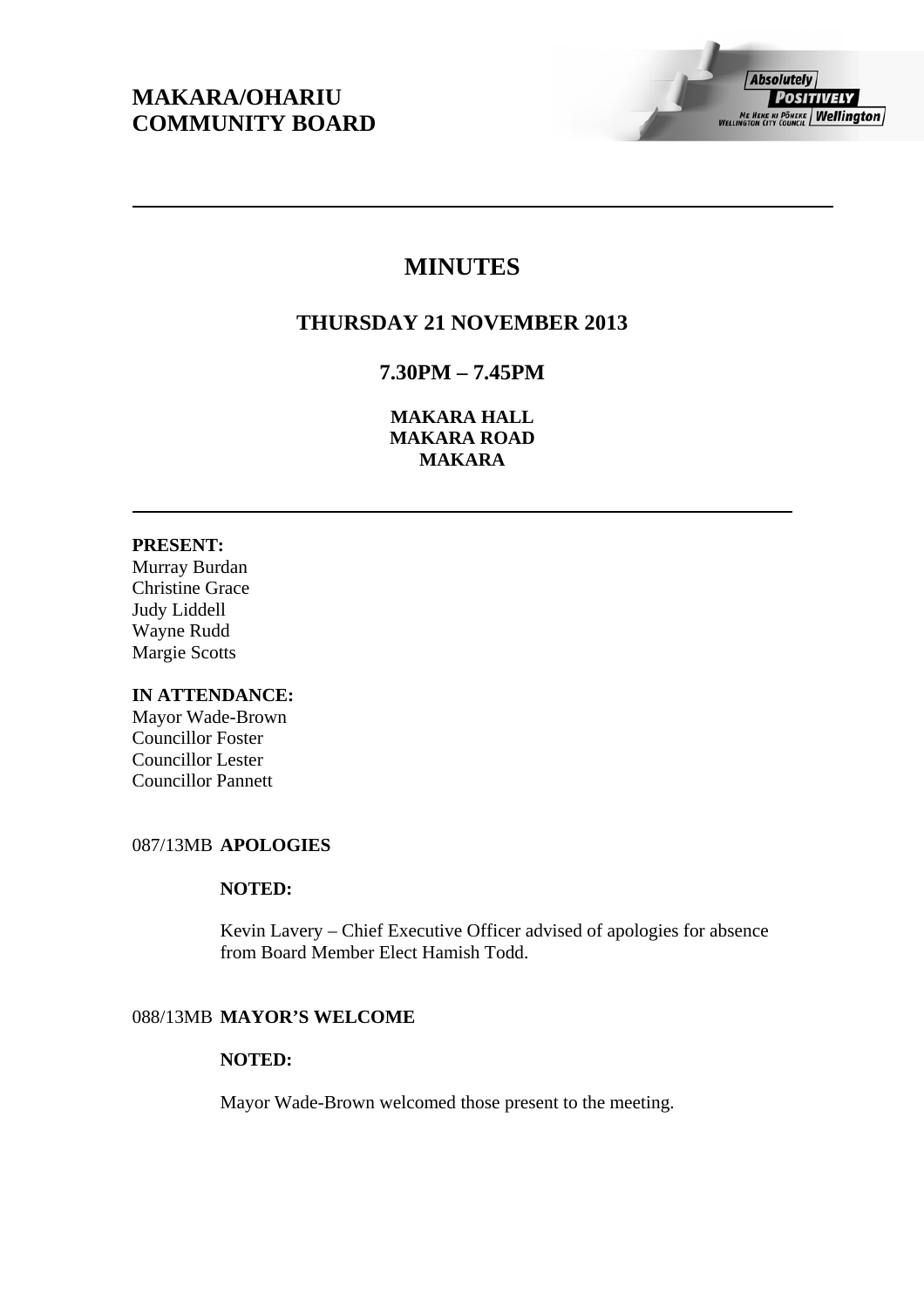#### 089/13MB **DECLARATIONS**

## **NOTED:**

Mayor Wade-Brown called each Board member forward. They each made their declaration individually to serve as a member of the Makara/Ohariu Community Board.

"I, **Murray William Burdan, Christine Mary Grace, Judy Elizabeth Liddell, Wayne David Rudd**, **and Margaret Eleanor Scotts**, declare that I will faithfully and impartially, and according to the best of my skill and judgment, execute and perform, in the best interests of the Tawa Community, the powers, authorities, and duties vested in, or imposed upon, me as a member of the Tawa Community Board by virtue of the Local Government Act 2002, the Local Government Official Information and Meetings Act 1987, or any other act."

#### 090/13MB **GENERAL EXPLANATION**

#### **NOTED:**

Kevin Lavery - Chief Executive Officer, read the general explanation to the Board on the Local Government Official Information and Meetings Act 1987 and other laws affecting the members including the appropriate provisions of the Local Authorities (Member's Interests) Act 1968; sections 99, 105 and 105A of the Crimes Act 1961; the Secret Commissions Act 1910; and the Securities Act 1978.

"As the representative of the Chief Executive of Wellington City Council, I am required to give a general explanation to elected members of certain legislation which controls the way in which the Community Board's business may be conducted and the laws affecting elected members. This explanation does not attempt to cover all the detailed points of the legislation, but brings to your attention the key issues affecting your role and functions as Makara/Ohariu Community Board members.

The Local Government Official Information and Meetings Act 1987 This Act governs the availability of information and is based on the principle that information should be made publicly available, unless one or more of the specific withholding grounds apply. Matters relating to requests and release of information are administered by officers of the Council. This Act also sets meeting procedures and requirements. These include:

- $\bullet$  the requirement to give public notice of meetings;
- the public availability of the agenda and supporting papers for the meetings of the Council and its committees, subcommittees and community boards;
- the circumstances when the Council may resolve to exclude the public from meetings, and the procedure that must be followed in such circumstances; and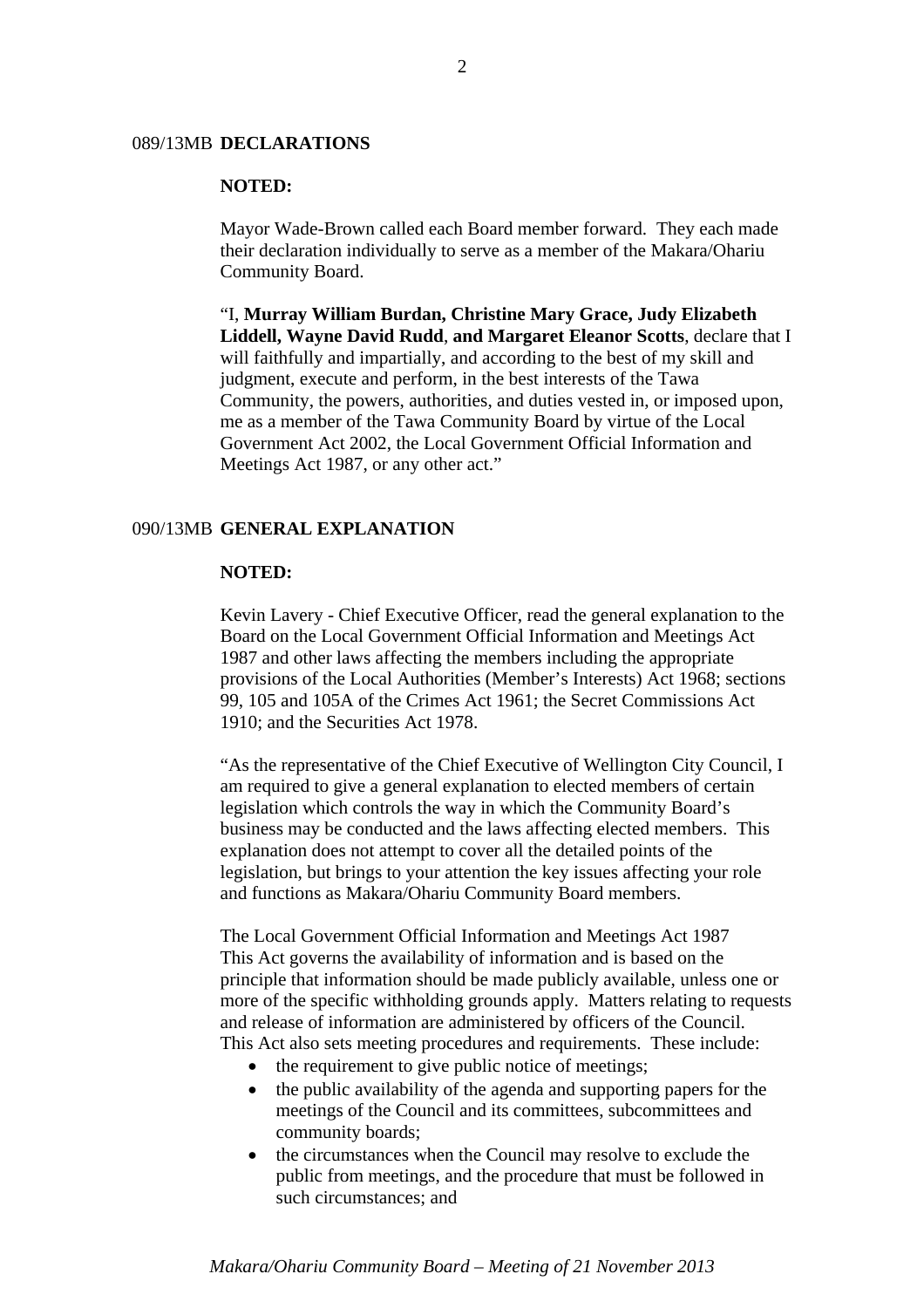• the responsibility of the Chair to maintain order at meetings.

There are certain other legislative provisions which elected members must be aware of.

The first is the Local Authorities (Members' Interests) Act 1968, which has two main aspects:

- The Act prohibits certain contracts between the Council and its members, or with persons associated with its members. A breach could result in loss of office.
- The Act also prohibits an elected member from discussing or voting on an issue in which the member, directly or indirectly, has a pecuniary interest. Any member found to have contravened this part of the Act could be prosecuted, and if convicted, would lose office.

Under the Crimes Act 1961 a member of a local authority who obtains or accepts or offers to accept any bribe to do, or not do, something, or who corruptly uses information obtained in an official capacity to get a direct or indirect pecuniary advantage, is liable to a term of imprisonment of up to seven years.

Under the Secret Commissions Act 1910, an elected member who accepts a gift or obtains any advantage from any other party as a reward for doing any act in relation to Council business commits an offence. It is also an offence not to disclose a pecuniary interest in any contract, and also to aid or abet or be involved in any way in an offence under this Act. Conviction can lead to imprisonment for up to two years and a fine of up to \$1,000.

Under the Securities Act 1978, elected members are in the same position as company directors if the Council were to offer stock to the public, such as to issue stock under its borrowing powers. Elected members therefore have the same responsibilities as directors and may be personally liable if investment documents, such as a prospectus, contain untrue statements and may be liable for criminal prosecution if the requirements of the Act are not met.

In addition to these key statutory provisions, if an elected member is convicted of an offence that carries a term of two or more years of imprisonment under any Act I have specified, or under any other Act, that member will lose office."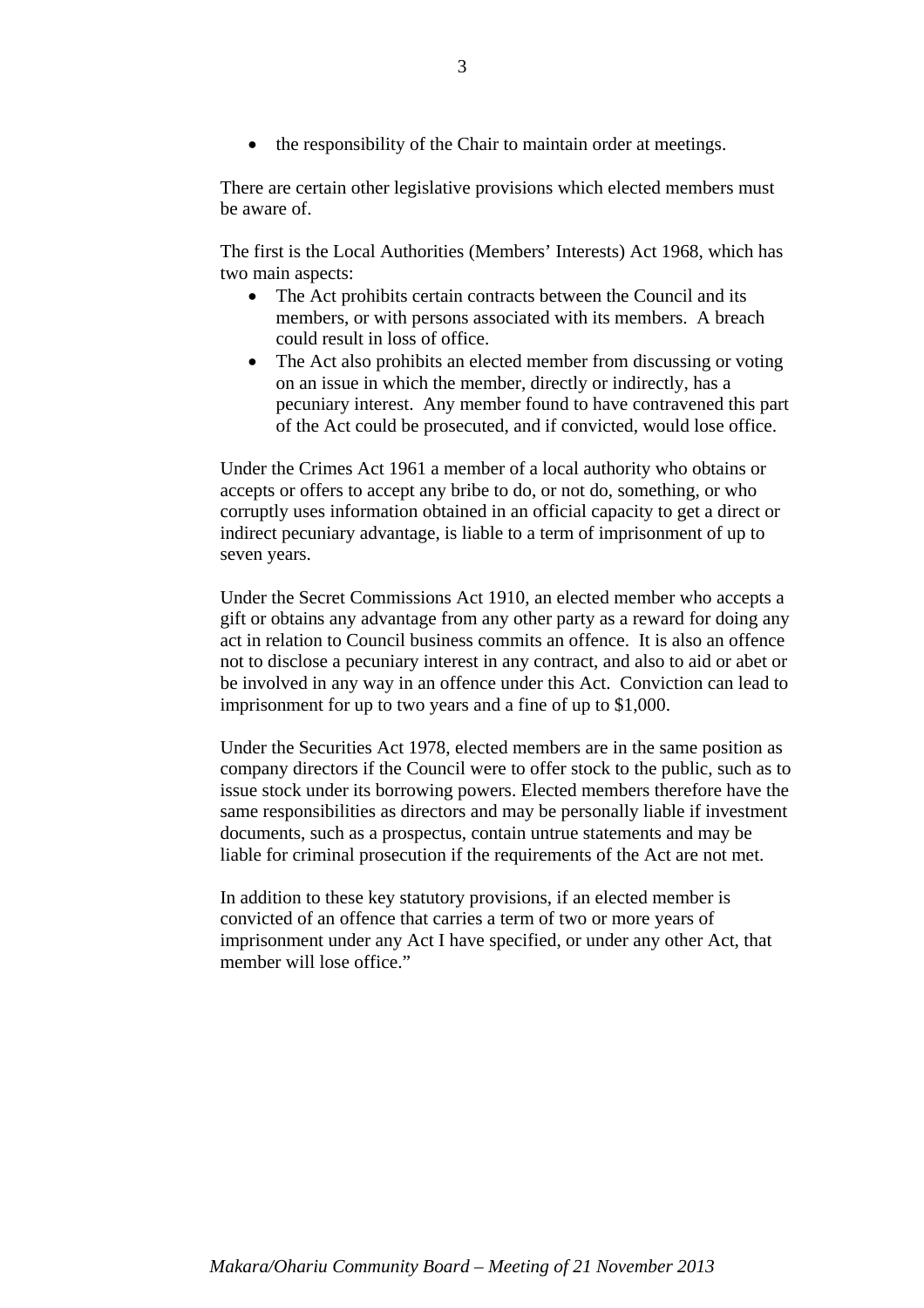#### 091/13MB **ELECTION OF CHAIR AND DEPUTY CHAIR**

Report of Anusha Guler – Manager, Democratic Services. (REPORT 1)

#### **NOTED:**

Mayor Wade-Brown conducted proceedings for the election of the Chair and Deputy Chair.

## **Moved Judy Liddell, seconded Murray Burdan, the substantive motion being recommendations 1 – 5 in the officer's report.**

#### **The substantive motion was put and declared CARRIED.**

Mayor Wade-Brown called for nominations for the position of Chair.

Wayne Rudd nominated Christine Grace for Chair. This nomination was seconded by Murray Burdan.

Voting for Christine Grace as Chair was conducted. He received votes from Murray Burdan, Christine Grace, Judy Liddell, Wayne Rudd and Margie **Scotts**.

Mayor Wade-Brown declared that Christine Grace was elected as Chair of the Makara/Ohariu Community Board for the 2013/2016 Triennium.

Mayor Wade-Brown called for nominations for the position of Deputy Chair.

Murray Burdan nominated Hamish Todd for Deputy Chair. This nomination was seconded by Christine Grace.

Wayne Rudd nominated Judy Liddell for Deputy Chair. This nomination was seconded by Margie Scotts.

**Moved Christine Grace, seconded Murray Burdan, that the Makara/Ohariu Community Board agree to defer the vote on the election of the Deputy Chair of the Makara/Ohariu Community Board to the Thursday 19 December 2013 meeting.** 

**The motion was put and declared CARRIED.** 

#### **The substantive motion as amended was put and declared CARRIED.**

Christine Grace assumed the Chair and addressed the Board.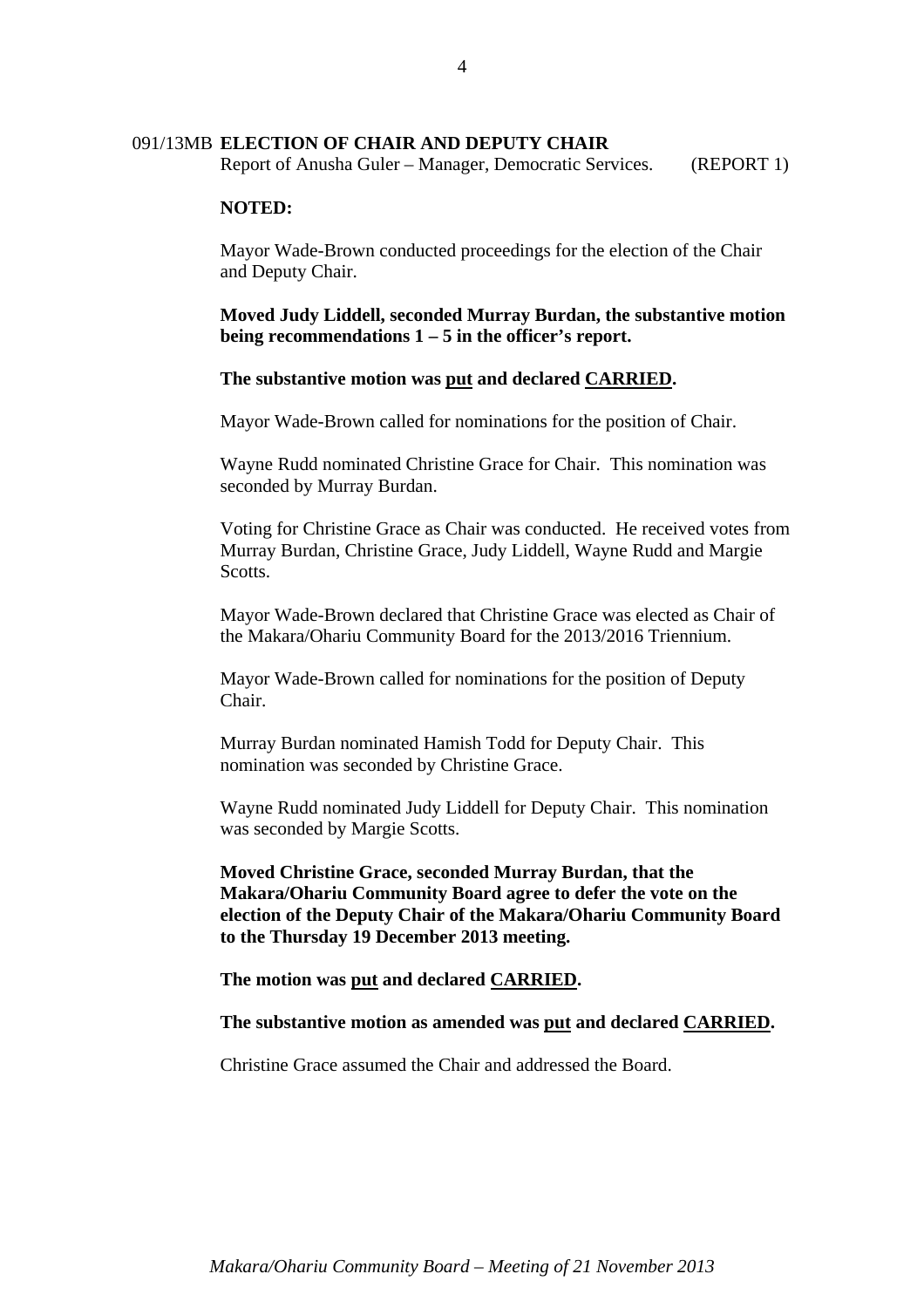#### **RESOLVED:**

*THAT the Makara/Ohariu Community Board:* 

- *1. Receive the information.*
- *2. Note the job description for the Chairperson of the Community Board as previously agreed by Council and set out in Appendix One.*
- *3. Agree to Christine Grace Chairperson of the Makara/Ohariu Community Board for the 2013/2016 triennium.*
- *4. Agree to defer the vote on the election of the Deputy Chair of the Makara/Ohariu Community Board to the Thursday 19 December 2013 meeting.*
- *5. Agree that the elected Chair will undergo Chair training facilitated by Democratic Services within six months of their appointment.*

#### **NOTED:**

The resolution differs from the recommendations in the officer's report as follows:

The Community Board added the text in **bold**.

## 092/13MB **SETTING OF THE FIRST ORDINARY MEETING**

Report of Fiona Dunlop – Committee Advisor. (REPORT 2)

## **Moved Christine Grace, seconded Wayne Rudd, the substantive motion.**

**The substantive motion was put and declared CARRIED.** 

#### **RESOLVED:**

*THAT the Makara/Ohariu Community Board:* 

- *1. Receive the information.*
- *2. Agree to set the first ordinary meeting of the triennium for 7.00pm on 19 December 2013 at the Ohariu Valley Hall, Ohariu Valley Road, Ohariu Valley.*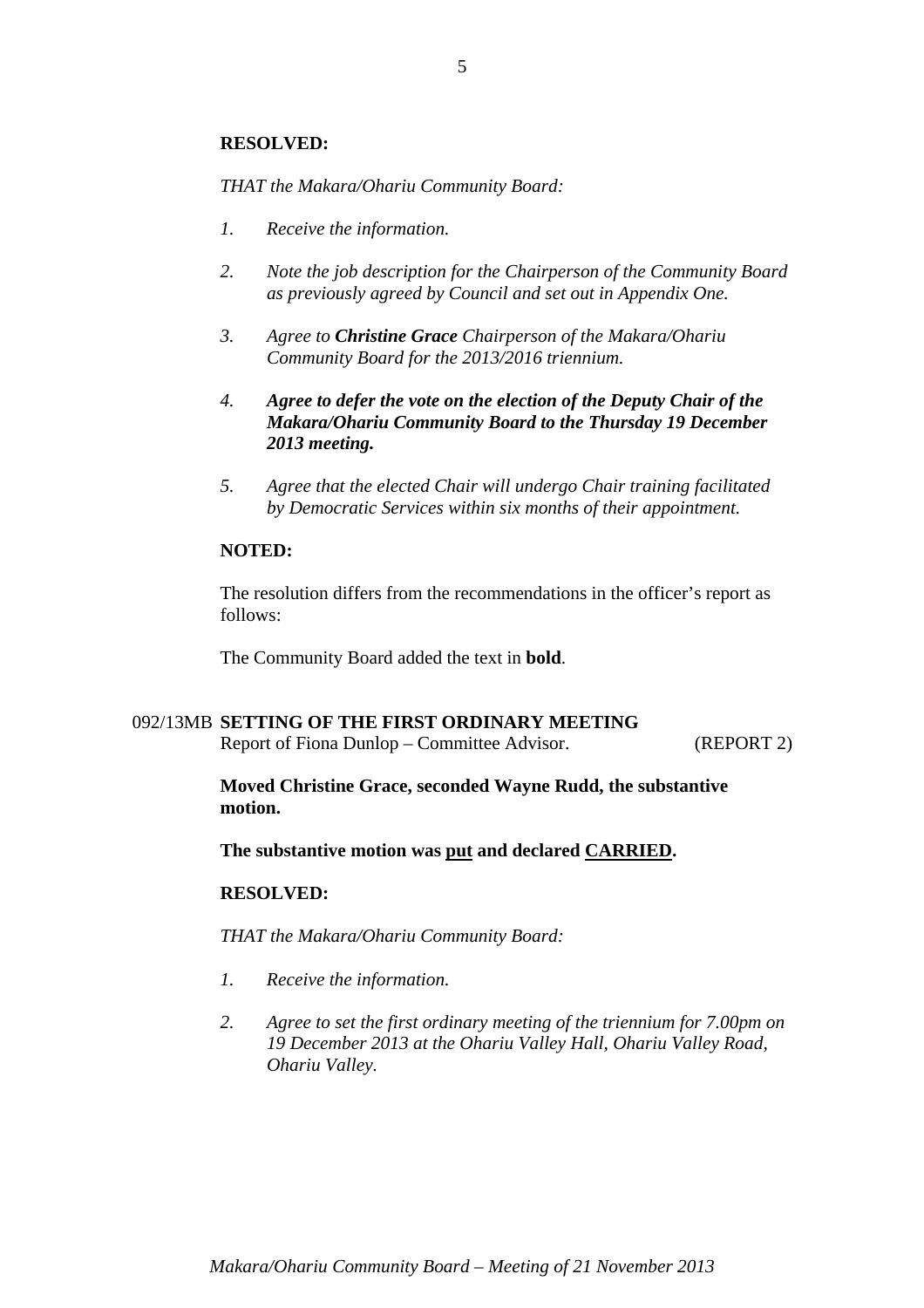## 093/13MB **ELECTIONS OF THE NEW ZEALAND COMMUNITY BOARDS' EXECUTIVE COMMITTEE**

Report of Charlie Inggs, Electoral Officer and Special Projects, Democratic Services. (REPORT 3)

**Moved Christine Grace, seconded Murray Burdan, the substantive motion.** 

**The substantive motion was put and declared CARRIED.** 

**Christine Grace, seconded Murray Burdan move that the Makara Ohariu Community Board agree to second the nominations of Alistair Sutton and Jack Marshall from Tawa Community Board for the positions of Zone Representative and Deputy Zone Representative.** 

**The motion was put and declared CARRIED.** 

#### **RESOLVED:**

*THAT the Makara/Ohariu Community Board:* 

- *1. Receive the information.*
- *2. Agree to second the nominations of Alistair Sutton and Jack Marshall from Tawa Community Board for the positions of Zone Representative and Deputy Zone Representative.*

## **NOTED:**

The resolution differs from the recommendations in the officer's report as follows:

The Community Board added the text in **bold**.

#### 094/13MB **MILL CREEK CONSENT CONDITIONS** (REPORT 4)

Margie Scotts gave the Community Board an update on the sedimentation flowing into Smiths Bay Gully, Hawkins Gully and Makara Estuary.

Ms Scotts advised that she has sent a letter to the Minister for the Environment and to Greater Wellington Regional Council concerning the sedimentation.

The Community Board agreed to seek a response from Greater Wellington Regional Council, place this item on the agenda for the next Makara/Ohariu Community Board meeting and that Judy Liddell would take this issue back to the Community Liaison Group.